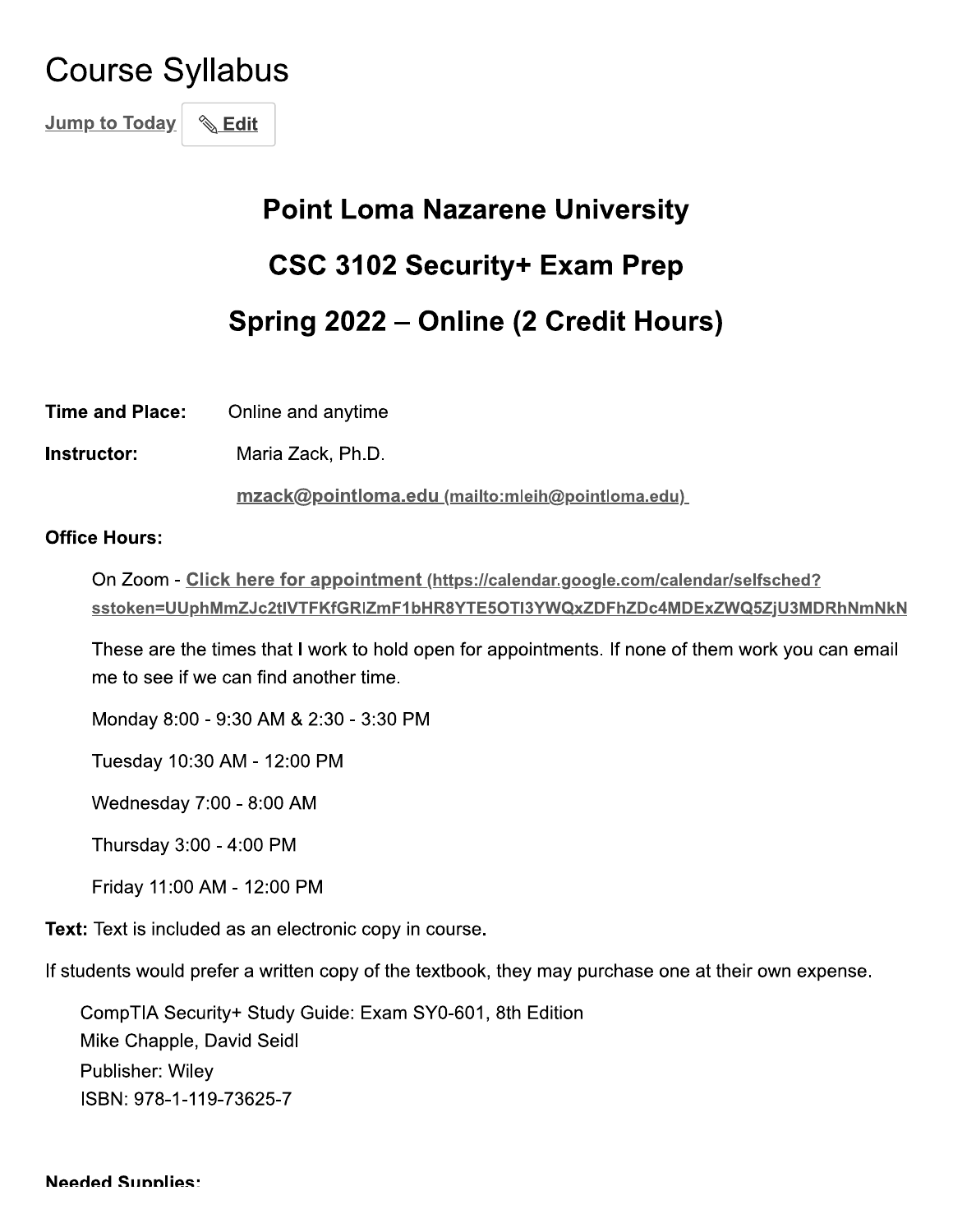Students will need access to a computer and a high speed internet connection

#### **Course Description:**

CSC3102 is an independent study, self-paced, competency based course designed for students who wish to prepare for the CompTIA's Security+ certification exam. The course is intended for students who have already completed a Cyber Security course covering the foundational elements of modern cyber security concepts. Students will be required to first work through each of the study guides lessons and then complete pre-assessment exams to determine which (if any) knowledge domains require review. Students will then review any required knowledge domains to prepare for the practice exams. Students will then take a series of practice tests, review deficient content areas and retake until all practice test have been passed with an 80 or better. A minimum score of 80 on all chapter quizzes and practice exams are required to pass the course if a passing score on the certification exam is not achieved. A faculty advisor provides support and accountability in completing the requirements of the course. Although the course is self-paced, a minimum amount of progress must be made each week and all course requirements must be completed within the assigned course time. Attempting the certification exam within the assigned course time is also required. Although passing the certification exam is not required to pass this course, the results of the certification exam will be used to determine the final grade in the course. Students already holding a current certification for this course are not eligible to take this course.

#### **Philosophy and Approach:**

Self-paced competency based courses are designed to allow students to move through course material as quickly as they like while demonstrating a minimum level of competency on a given topic before they are permitted to move forward in the course. The course is divided into practice exams and other learning activities to help prepare students in the knowledge areas on the certification exams.

Although this is a self-paced course, students must complete at least one (1) review of knowledge area or practice exam per week. Students must also complete all certification practice exams by the end of Week 13 and attempt the Security+ certification exam by the end of Week 14. Once students attempt the Security+ certification exams, no additional work in the course is required. However, if the student did not pass the certification exam on their first attempt, they can continue to study and retake the exam to improve their grade in the course until the end of Week 15. Points will be deducted from the student's

overall grade if minimum progress is not made each week or given activity deadlines are not met. However, students are encouraged to move as quickly as they are able and complete all course requirements prior to the 15-week time limit.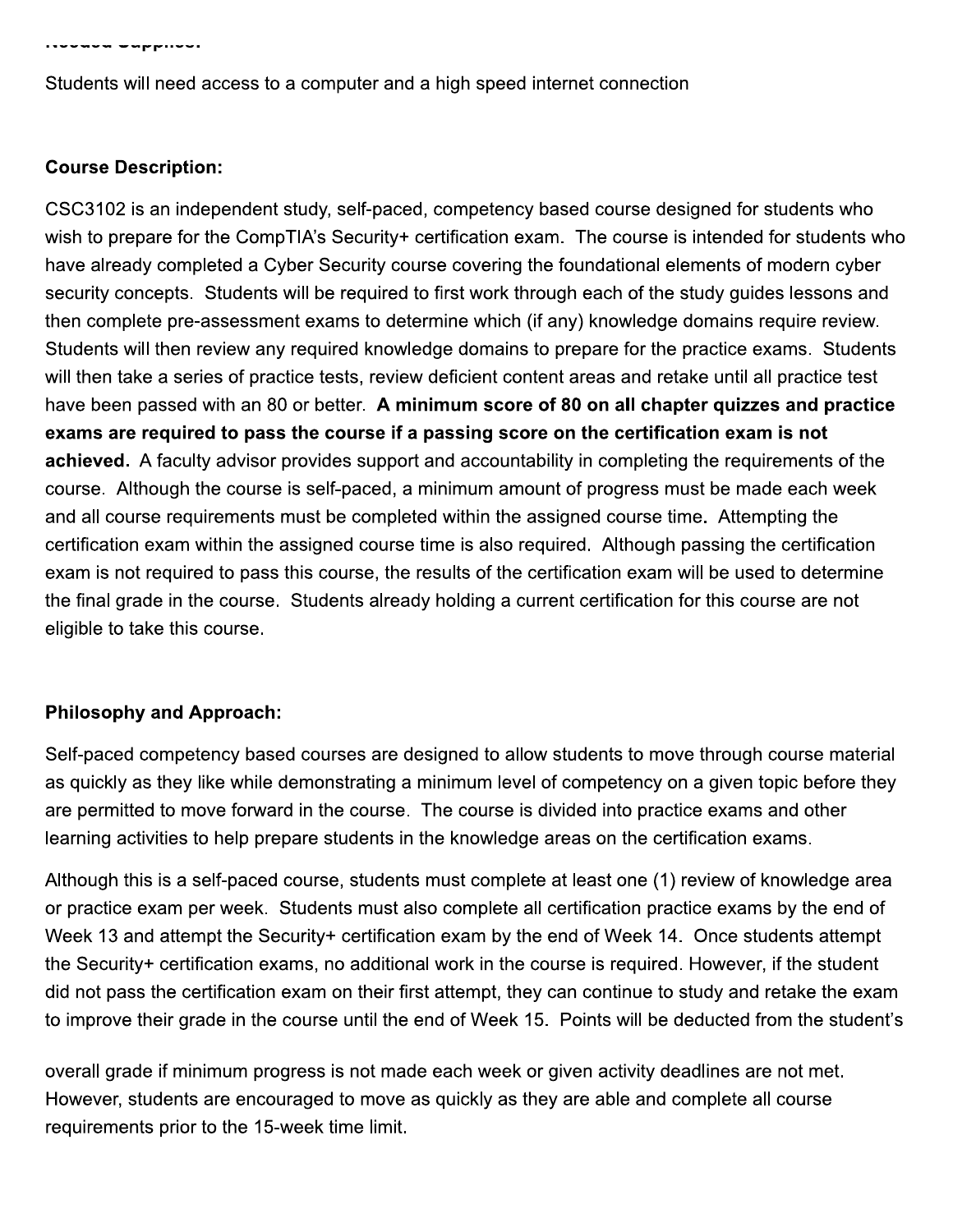# **Objectives:**

The course is designed to help you:

- Acquire and reinforce knowledge and develop understanding of the knowledge domains associated with the CompTIA Security+ certification exams.
- Prepare for and take the CompTIA Security+ certification exams.

# **Course Learning Outcomes**

- 1. Students will be able to identify risk
- 2. Students will be able to participate in risk mitigation activities
- 3. Provide infrastructure, application, information and operational security
- 4. Apply security controls to maintain confidentiality, integrity and availability
- 5. Identify appropriate technologies and products
- 6. Troubleshoot security events and incidents
- 7. Operate with an awareness of applicable policies, laws and regulation

## Grading:

# Students must earn 72% or more in the course to earn a passing grade of "C".

Your grade for the course is based on the points earned by the following criteria at the end of the course:

- Exam score of 750 or more and the exam  $-$  1000 points (100% or "A")
- Exam score between 650 and 749 and practice exams complete with 80+ 860 points (86% or "B")
- Exam score between 550 and 649 and practice exams complete with 80+ 760 points (76% or "C")
- Exam score between 450 and 549 and practice exams complete with 80+ 660 points (66% or "D")
- Exam score below 450 or all quizzes and exams not complete with 80+ zero points (0% or "F")

# Students must earn 550 points or more on the certification exam and have no more than 60 points deducted from their final course score to earn 70% and thus get a "C-."

The grading scale for the course is based on a percentage of points available:

| Grade | Percentage | Grade | <b>Percentage</b> |
|-------|------------|-------|-------------------|
|       | 92-100%    | С     | 72-76.9%          |
|       |            |       |                   |

# **Course Grade Distribution Table**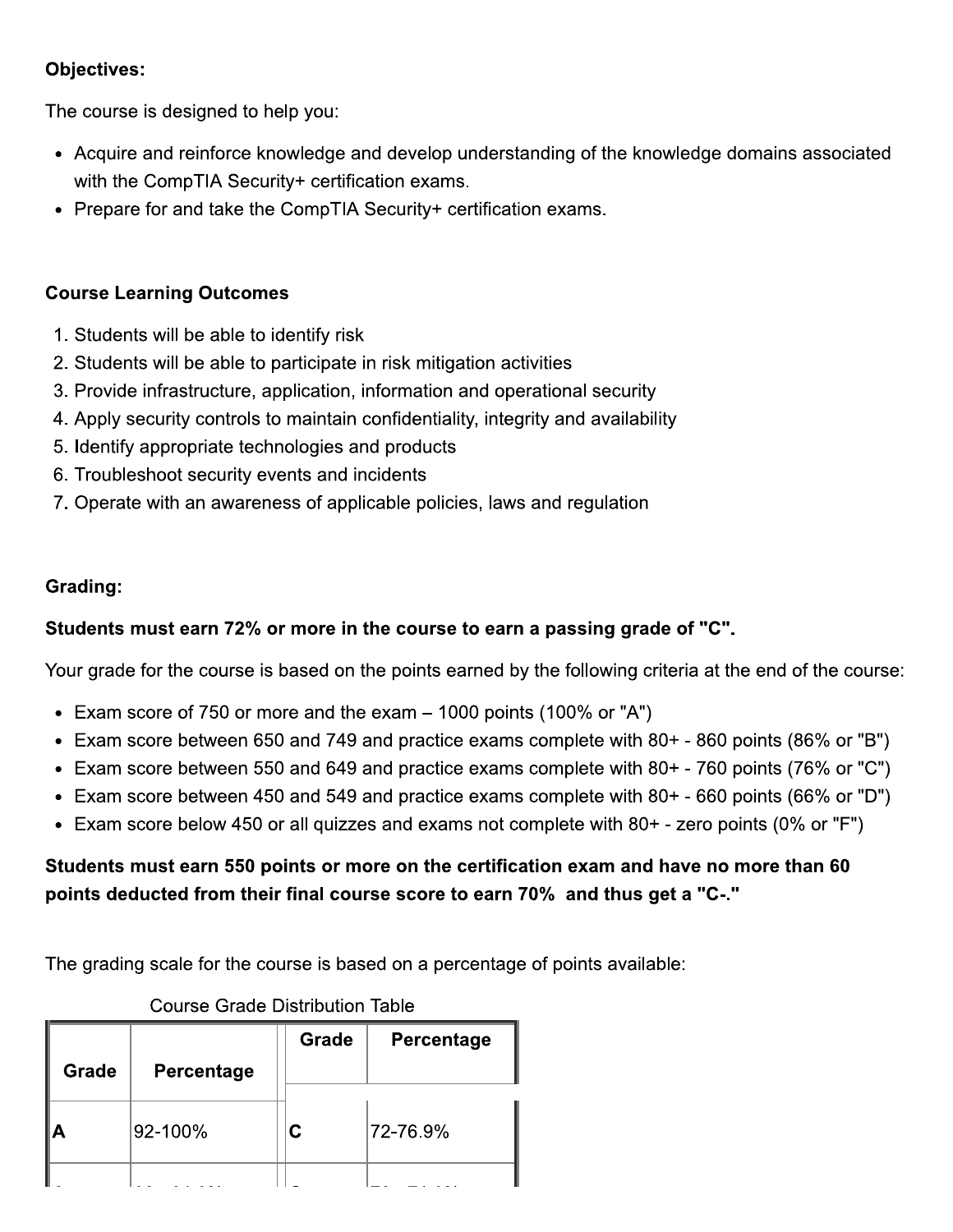| IA-  | $90 - 91.9%$  | С- | 70 - 71.9%    |
|------|---------------|----|---------------|
| $B+$ | $87 - 89.9\%$ | D+ | $ 67 - 69.9%$ |
| в    | 82 - 86.9%    | D  | $62 - 66.9%$  |
| В-   | $80 - 81.9%$  | D- | $60 - 61.9%$  |
| $C+$ | 77 - 79.9%    | F  | $0 - 59.9%$   |

# **Late Work Policy**

There is a point deduction penalty for any assignment not completed by their respective due dates. Practice exams and the post assessment exam must be passed with a score of 80% or more prior to their due dates.

Note: 10 points will be deducted for a student's overall point total for each chapter quiz completed late and 25 points will be deducted from a student's overall point total for each due date that is missed for assessment exams or practice exams. 10 point per day will be deducted from a student's overall point total for late exam appointment confirmation and late exam results submitted.

# **Credit Hour:**

In the interest of providing sufficient time to accomplish the stated course learning outcomes, this class meets the PLNU credit hour policy for a 2-units class delivered over 16 weeks. It is anticipated that you will spend a minimum of 37.5 participation hours per credit hour in your course. The estimated time expectations for this course are shown below:

#### Table of Course Hour Allocation

| <b>Activity</b>                | <b>Hours</b> |
|--------------------------------|--------------|
| ∥Chapter Review                | 36           |
| <b>Knowledge Domain Review</b> | 20           |
|                                |              |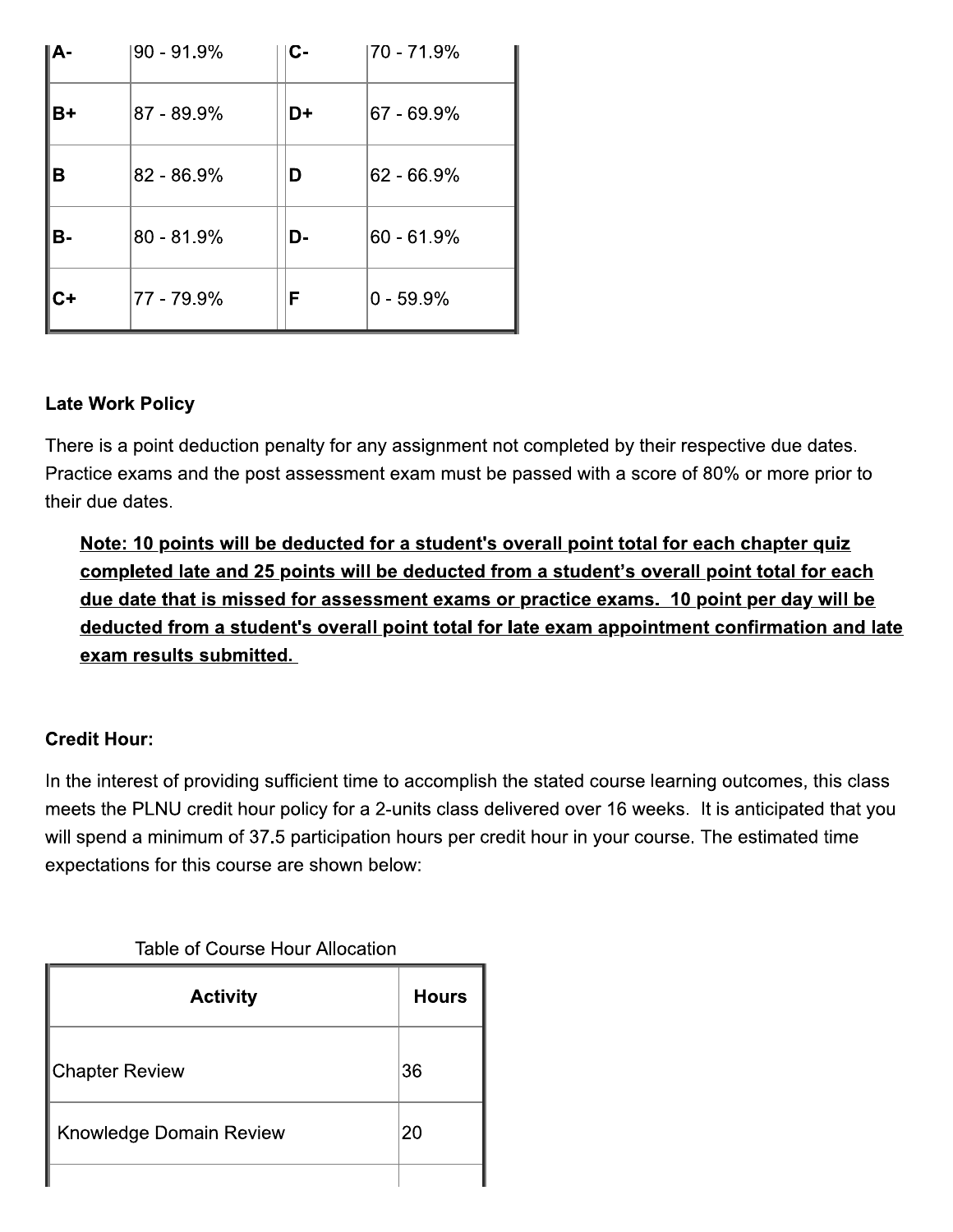| l Practice Exams           | 12 |
|----------------------------|----|
| <b>Certification Exams</b> | 6  |
| <b>TOTAL</b>               | 74 |

## **Tests and Learning Activities:**

All chapter tests, practice exams and learning activities can be redone as often as needed to achieve the desired score.

#### **Helpful Tool for Studying:**

This class guides you through the CompTIA exam preparation material and that should be your focus. The Professor Messer videos (https://www.professormesser.com/security-plus/sy0-601/sy0-601video/sy0-601-comptia-security-plus-course/) provide a nice supplement and can be helpful as you are in your last few weeks of the course and getting ready for the exam.

# Final Exam: Date and Time:

The final in the course is the CompTIA Security+ certification exam and can be taken any time before its due date. All students are required to attempt the certification exam at least once before the end of week 15. Students my retake the certification exam if they do not pass on their first attempt, as long as the attempt is completed by the end of finals week.

#### **Technical Support:**

Please contact IT Services (ITS) at 619-849-2222 for technical support if your account gets locked out or you need a password reset. If you call after hours (between 6 pm and 11 pm), and the matter is urgent, you may leave a voice mail message and mark the message as urgent. The on-call technician will respond to you within 30 minutes.

#### **University Mission:**

Point Loma Nazarene University exists to provide higher education in a vital Christian community where minds are engaged and challenged character is modeled and formed and service becomes an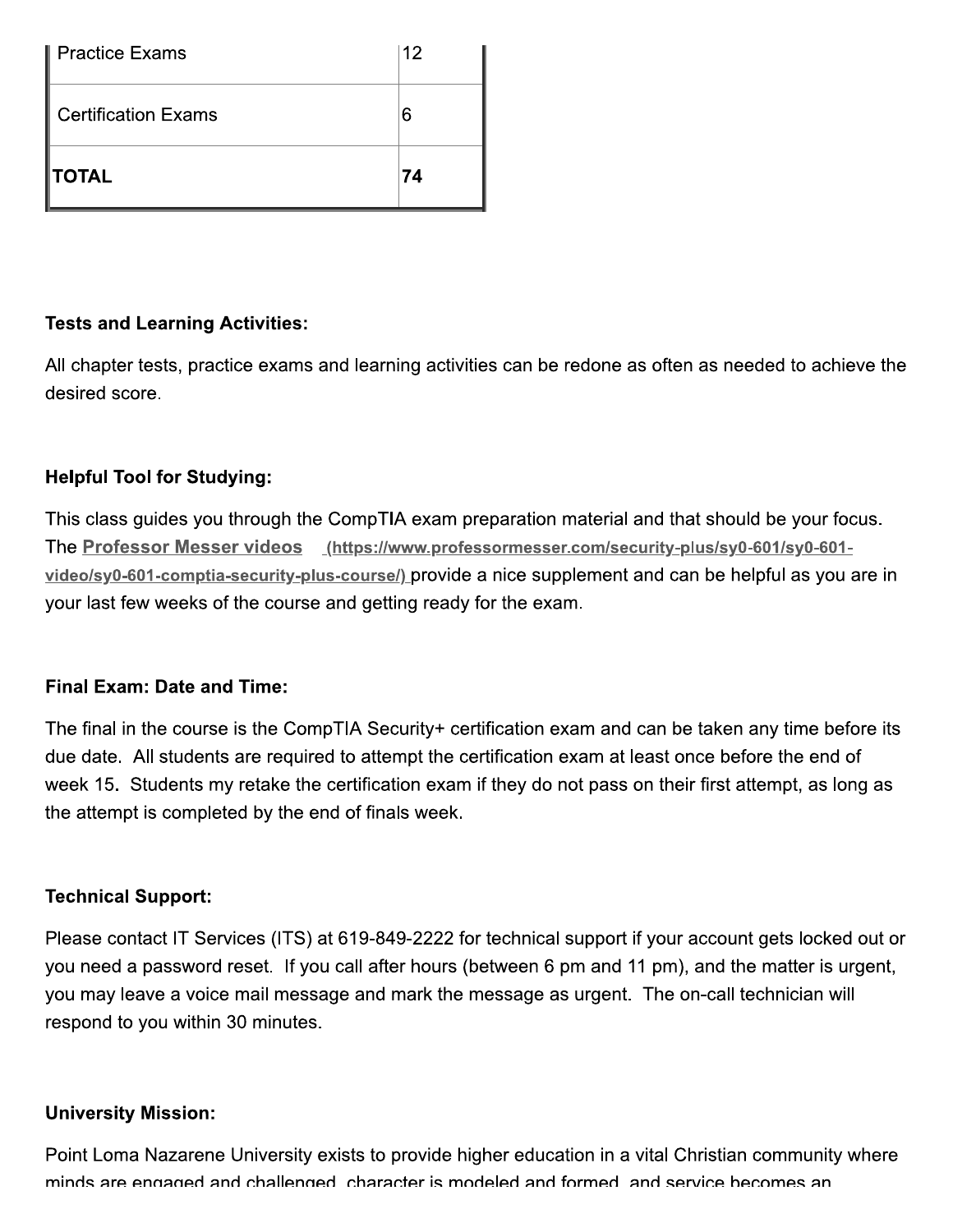ao aro ongagoa ana onaliongoa, onaraotor lo moaoloa ana lomitoa, ana oormoo booomoo an

expression of faith. Being of Wesleyan heritage, we aspire to be a learning community where grace is foundational, truth is pursued, and holiness is a way of life.

#### **Department Mission:**

The Mathematical, Information, and Computer Sciences department at Point Loma Nazarene University is committed to maintaining a curriculum that provides its students with the tools to be productive, the passion to continue learning, and Christian perspectives to provide a basis for making sound value judgments.

#### Attendance:

Attendance is expected at each class session. In the event of an absence, you are responsible for the material covered in class and the assignments given that day.

Regular and punctual attendance at all classes is considered essential to optimum academic achievement. Because this course is a self-paced online course, attendance will be determined by completing assignments in a given week. In order to get credit for being "present" in the online portion of the class you must complete at the online activities by the respective due dates. If the student does not complete more than 10 percent of class assignment by their due dates, the faculty member can file a written report, which may result in de-enrollment. If the missing assignments exceed 20 percent, the student may be de-enrolled without notice until the university drop date or, after that date, receive the appropriate grade for their work and participation. See Academic Policies in the Graduate and Professional Studies Catalog for additional detail.

For example: In a one-unit 16-week self-paced on-line course with 12 assignments, a student may be de-enrolled not completing two assignments.

#### **Class Enrollment:**

It is the student's responsibility to maintain his/her class schedule. Should the need arise to drop this course (personal emergencies, poor performance, etc.), the student has the responsibility to follow through (provided the drop date meets the stated calendar deadline established by the university), not the instructor. Simply ceasing to attend this course or failing to follow through to arrange for a change of registration (drop/add) may easily result in a grade of F on the official transcript.

#### **Academic Accommodations:**

PLNU is committed to providing equal opportunity for participation in all its programs, services, and activities. Students with disabilities may request course-related accommodations by contacting the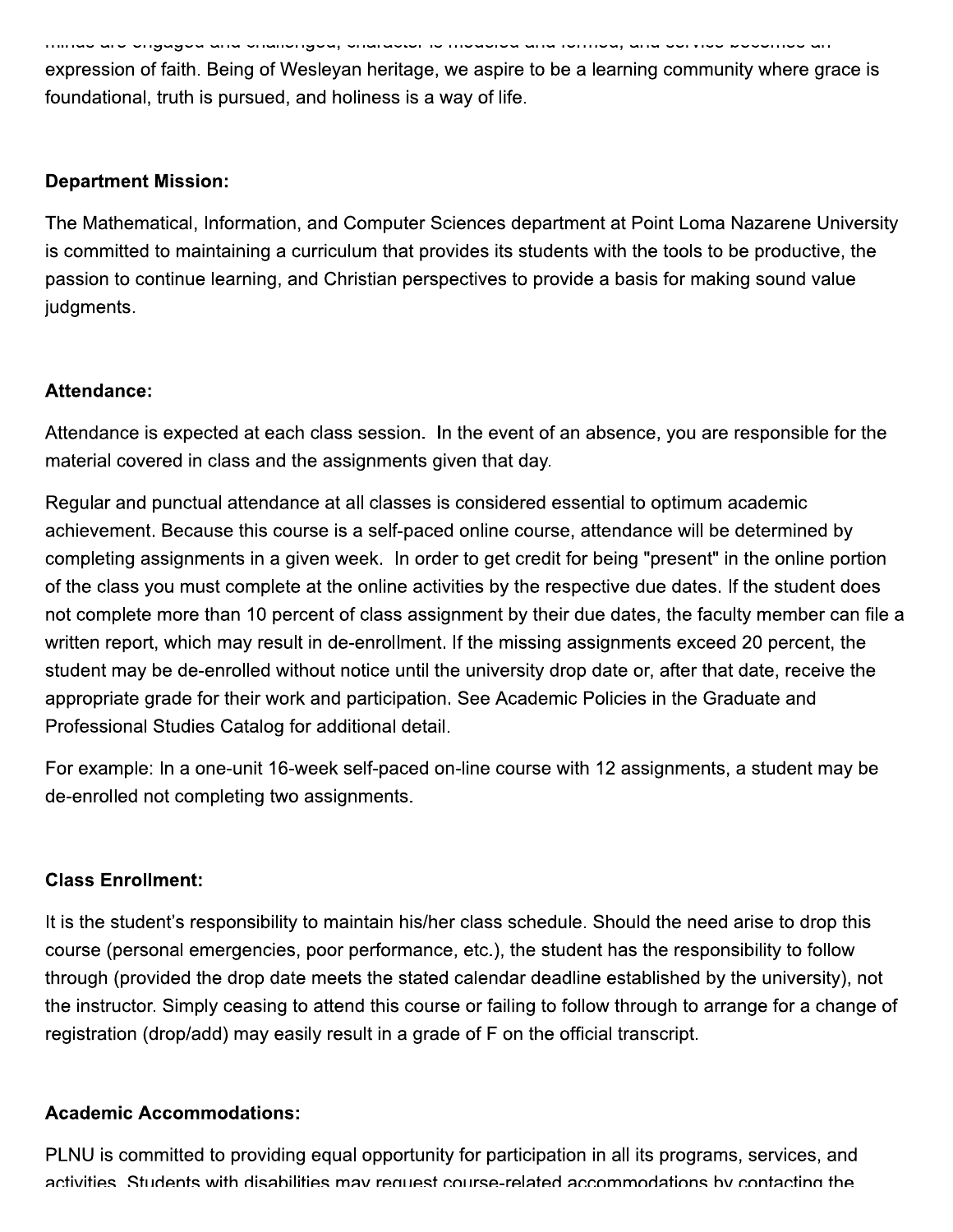adiminud, Unadomo min dibabilinud may roquodi bourud rolanda dobominidadilone by domading ind

Educational Access Center (EAC), located in the Bond Academic Center (EAC@pointloma.edu or 619-849-2486). Once a student's eligibility for an accommodation has been determined, the EAC will issue an academic accommodation plan ("AP") to all faculty who teach courses in which the student is enrolled each semester.

PLNU highly recommends that students speak with their professors during the first two weeks of each semester/term about the implementation of their AP in that particular course and/or if they do not wish to utilize some or all of the elements of their AP in that course.

Students who need accommodations for a disability should contact the EAC as early as possible (i.e., ideally before the beginning of the semester) to assure appropriate accommodations can be provided. It is the student's responsibility to make the first contact with the EAC.

Students wishing to receive accommodations for the official CompTIA certification exam, must contact CompTIA and request the accommodation themselves through PersonVue at https://home.pearsonvue.com/test-taker/Test-accommodations.aspx.

(https://home.pearsonvue.com/test-taker/Test-accommodations.aspx) This process can take several weeks so students must begin the process early to seek an accommodation. The university can not assist in the CompTIA accommodation request, it is the student's responsibility to apply directly with PersonVue and to provide the required paperwork.

#### **Academic Honesty:**

Students should demonstrate academic honesty by doing original work and by giving appropriate credit to the ideas of others. Academic dishonesty is the act of presenting information, ideas, and/or concepts as one's own when in reality they are the results of another person's creativity and effort. A faculty member who believes a situation involving academic dishonesty has been detected may assign a failing grade for that assignment or examination, or, depending on the seriousness of the offense, for the course. Faculty should follow and students may appeal using the procedure in the university Catalog. See Academic Policies in the Graduate and Professional Studies Catalog for definitions of kinds of academic dishonesty and for further policy information.

#### **Etiquette and Behavior:**

Students are expected to actively and positively engage in the adult learning environment. Behaviors that disrupt the classroom environment and interfere with the learning of others are prohibited. Examples

of disruptive behavior include talking with other students during a presentation or when others are speaking, texting, gaming, internet browsing, or reading non-course related materials. All cell phones and other electronic communication devices will be turned off at the beginning of class. Tablets and computers are allowed in class for note-taking purposes only, unless otherwise directed by the instructor. Should a student's behavior become disruptive to the productivity of the course they will be asked to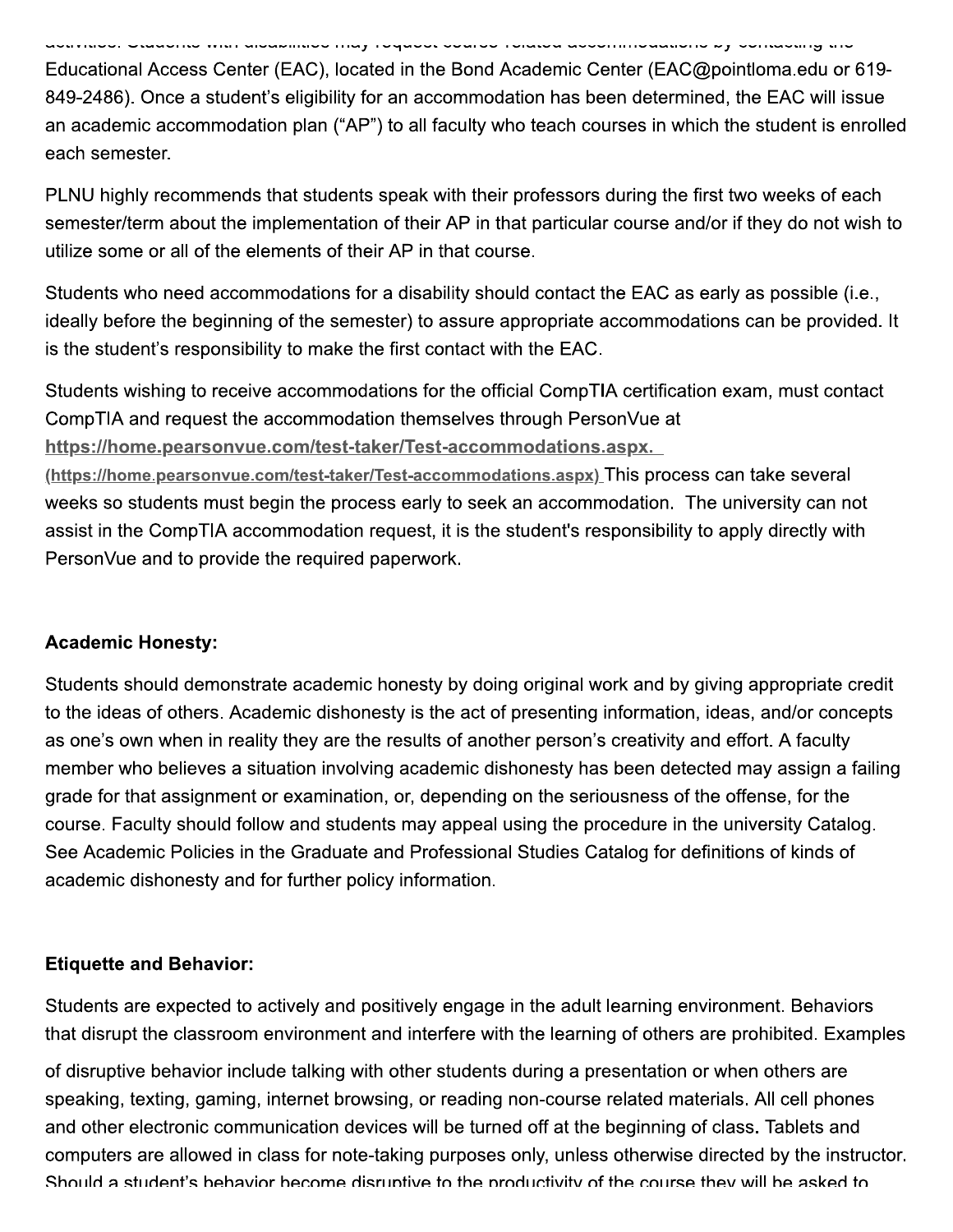uala a utadunte ponavior pouunio diorapavo to alo producavity or alo oudroo aloy leave the classroom and not receive credit for attendance.

In the online environment, students are expected to also be actively and positively engaged in an adult learning environment and consider the complexities of engaging in discussions in an online environment. Disagreeing with each other and engaging in debates about ideas is encouraged to better understand each other's ideas and perspectives. Such discussions should never involve personal comments, offensive or inappropriate language, or either aggressive or passive aggressive verbiage.

Students who wish to share feedback about the course, program, PLNU, or any administration, faculty, or staff should not do so within course discussions, assignments, or projects and should meet one-onone with the professor or program director. A classroom or an online learning environment is not the proper place to discuss feedback about the university or any university representatives.

Persons not enrolled in the course are not permitted to be present in class. This policy includes family/friends of students and potential students.

When working with PLNU staff, faculty and administrators, and other students, students are expected to communicate and act respectfully. Any aggression or disrespect to any party may result in up to and including suspension from PLNU. See Academic Behavior Policy in the Graduate and Professional Studies Catalog for definitions of behaviors and further policy information.

#### **E-mail and Messages:**

It is expected that students regularly use e-mail. The instructor will periodically send you information and updates via e-mail and/or via canvas. In the first week of class you must activate your PLNU e-mail account if you are not currently using it. Please send questions about specific problems or course details to the instructor by posting them in Canvas so that all members of the class can see the response.

#### **State Authorization:**

State authorization is a formal determination by a state that Point Loma Nazarene University is approved to conduct activities regulated by that state. In certain states outside California, Point Loma Nazarene University is not authorized to enroll online (distance education) students. If a student moves to another state after admission to the program and/or enrollment in an online course, continuation within the program and/or course will depend on whether Point Loma Nazarene University is authorized to offer

distance education courses in that state. It is the student's responsibility to notify the institution of any change in his or her physical location. Refer to the map on State Authorization (https://www.pointloma.edu/offices/office-institutional-effectiveness-research/disclosures) to view which states allow online (distance education) outside of California.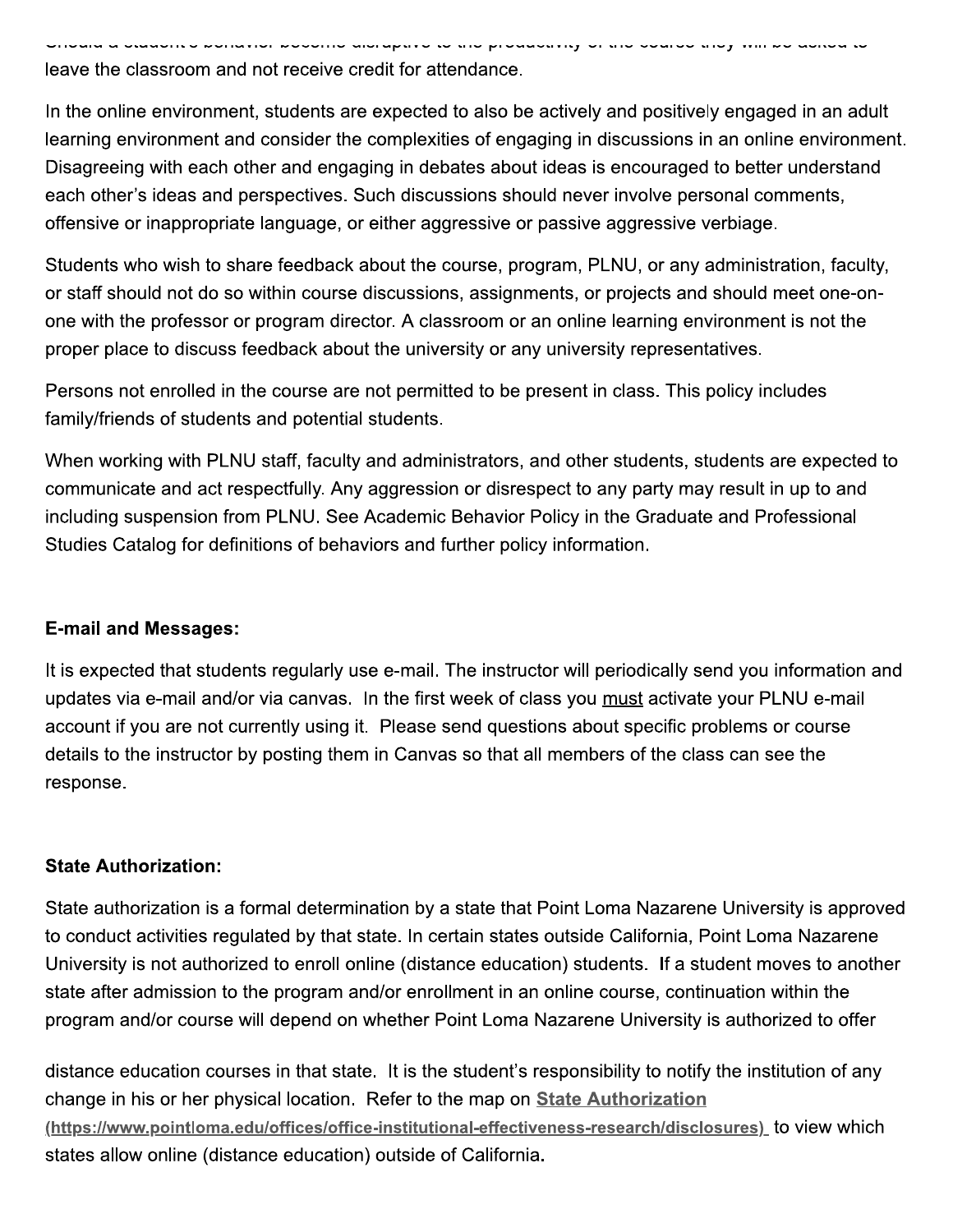## **PLNU Copyright Policy**

Point Loma Nazarene University, as a non-profit educational institution, is entitled by law to use materials protected by the US Copyright Act for classroom education. Any use of those materials outside the class may violate the law.

#### **Use of Technology**

In order to be successful in the online or hybrid environment, you'll need to meet the minimum technology and system requirements, which includes and working computer with the chrome browser and a stable internet connection. Additionally, students are required to have headphone speakers, microphone, or webcams compatible with their computer available to use. Please note that any course with online proctored exams require a computer with a camera (tablets are not compatible) to complete exams online.

Problems with technology do not relieve you of the responsibility of participating, turning in your assignments, or completing your class work.

#### **Some Tips About This Class:**

- Set aside at least one to two hours each week to complete learning sessions.
- Quizzes and assignments can be redone as many times as you like. Maximize your points by redoing assignments that do not receive full credit.
- If you have a question, ASK.

#### The list of assignment deadlines is listed below.

# **Course Summary:**

| <b>Date</b>      | <b>Details</b>                            | Due            |
|------------------|-------------------------------------------|----------------|
|                  | <b>E</b> Register with CompTIA            | to do: 11:59pm |
| Wed Jan 12, 2022 | <b>E</b> Purchase uCertify Access<br>Code | to do: 11:59pm |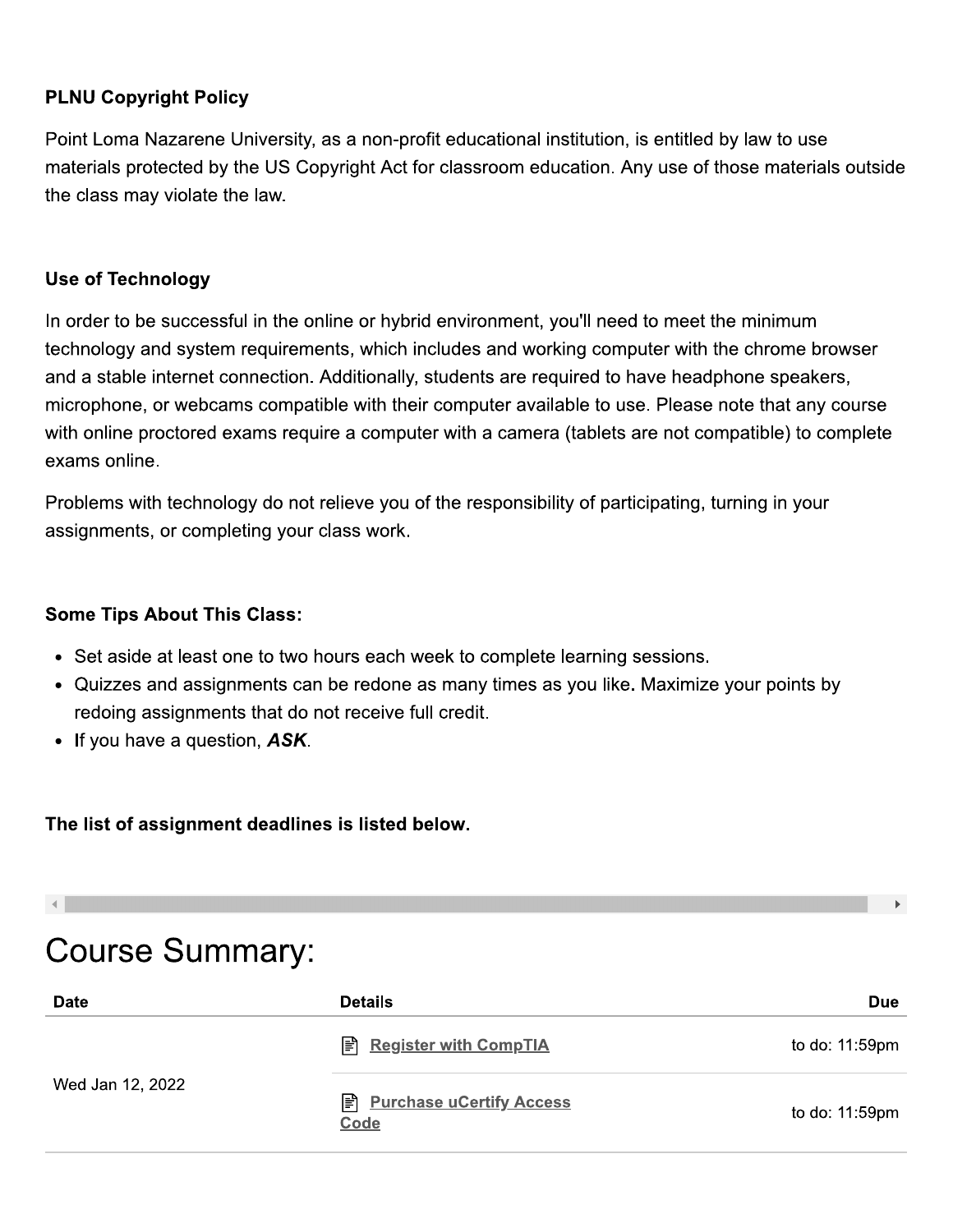| <b>Date</b>      | <b>Details</b><br><b>Due</b>                                                                                                                                      |
|------------------|-------------------------------------------------------------------------------------------------------------------------------------------------------------------|
| Sun Jan 16, 2022 | <b>B</b> Lesson 1. Today's Security<br><b>Professional</b><br>due by 11:59pm<br>(https://canvas.pointloma.edu/courses/60898/assignments/751803)                   |
|                  | <b>Threat Landscape</b><br>due by 11:59pm<br>(https://canvas.pointloma.edu/courses/60898/assignments/751812)                                                      |
|                  | due by 11:59pm (https://canvas.pointloma.edu/courses/60898/assignments/751813)                                                                                    |
| Sun Jan 23, 2022 | <b>Physical, and Password Attacks</b><br>due by 11:59pm<br>(https://canvas.pointloma.edu/courses/60898/assignments/751814)                                        |
| Sun Jan 30, 2022 | <b>Assessment and Testing</b><br>due by 11:59pm<br>(https://canvas.pointloma.edu/courses/60898/assignments/751815)                                                |
|                  | due by 11:59pm due thttps://canvas.pointloma.edu/courses/60898/assignments/751816)                                                                                |
| Sun Feb 6, 2022  | <u> <i>D</i> Lesson 7. Cryptography and</u><br>the Public Key Infrastructure<br>due by 11:59pm<br>(https://canvas.pointloma.edu/courses/60898/assignments/751817) |
|                  | E <sub>&amp;</sub> Lesson 8. Identity and Access<br><b>Management</b><br>due by 11:59pm<br>(https://canvas.pointloma.edu/courses/60898/assignments/751818)        |
| Sun Feb 13, 2022 | <b>Lesson 10. Cloud and</b><br>l=≽<br><b>Virtualization Security</b><br>due by 11:59pm<br>(https://canvas.pointloma.edu/courses/60898/assignments/751804)         |
|                  | P <sup>2</sup> Lesson 9. Resilience and<br><b>Physical Security</b><br>due by 11:59pm<br>(https://canvas.pointloma.edu/courses/60898/assignments/751819)          |
| Sun Feb 20, 2022 | due by 11:59pm (https://canvas.pointloma.edu/courses/60898/assignments/751805)                                                                                    |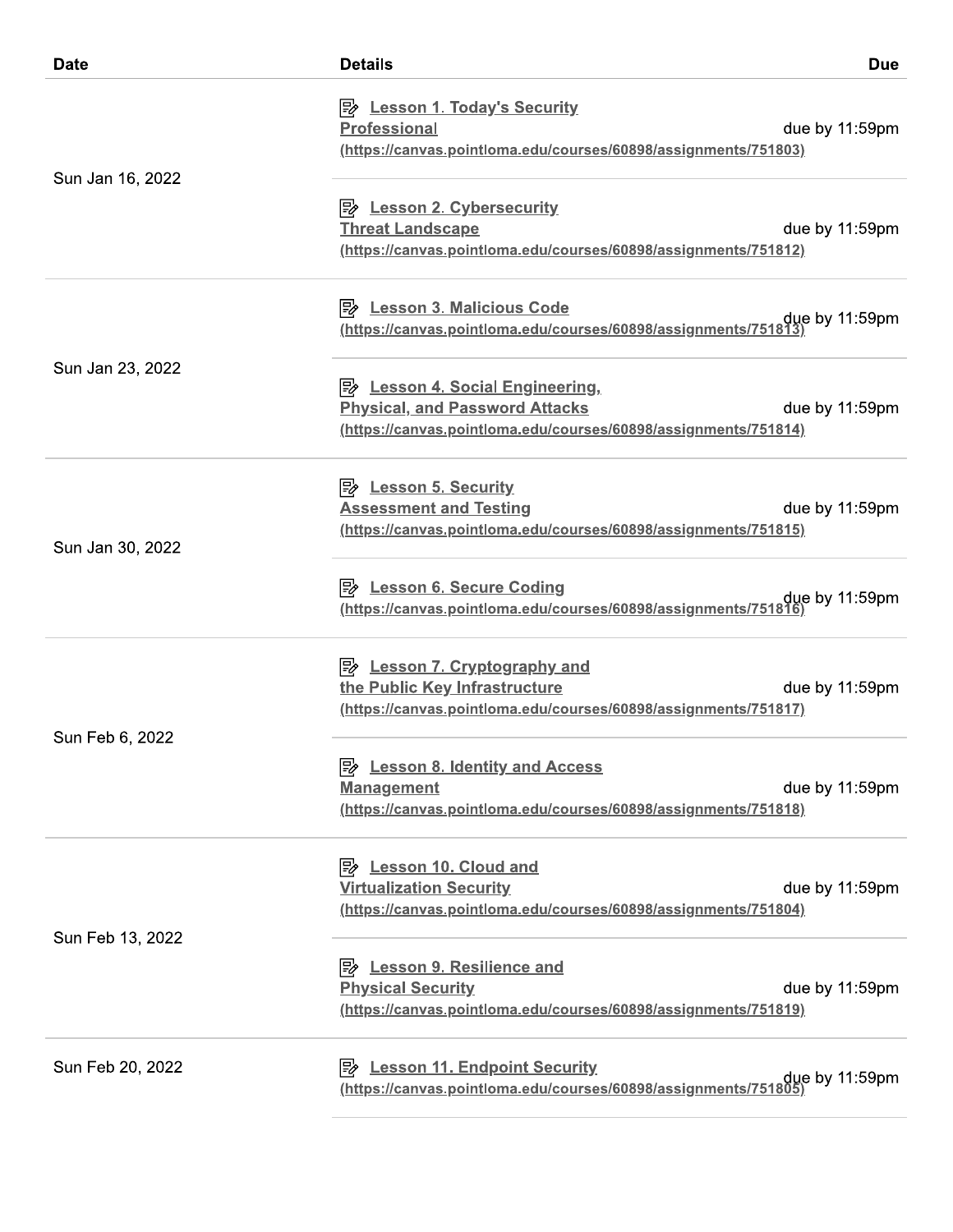| <b>Date</b>      | <b>Details</b>                                                                                                                                | <b>Due</b>     |
|------------------|-----------------------------------------------------------------------------------------------------------------------------------------------|----------------|
|                  | <b>B</b> Lesson 12. Network Security<br>due by 11:59pm (https://canvas.pointloma.edu/courses/60898/assignments/751806)                        |                |
| Sun Feb 27, 2022 | B Lesson 13. Wireless and<br><b>Mobile Security</b><br>(https://canvas.pointloma.edu/courses/60898/assignments/751807)                        | due by 11:59pm |
|                  | P Lesson 14. Incident Response<br>due by 11:59pm (https://canvas.pointloma.edu/courses/60898/assignments/751808)                              |                |
|                  | <b>B</b> Lesson 15. Digital Forensics                                                                                                         |                |
| Sun Mar 6, 2022  | <b>B</b> Lesson 16. Security Policies,<br><b>Standards, and Compliance</b><br>(https://canvas.pointloma.edu/courses/60898/assignments/751810) | due by 11:59pm |
|                  | <b>B</b> Pre-Assessment Exam<br>(https://canvas.pointloma.edu/courses/60898/assignments/751825)                                               | gue by 11:59pm |
| Sun Mar 20, 2022 | <b>Lesson 17. Risk Management</b><br>and Privacy<br>(https://canvas.pointloma.edu/courses/60898/assignments/751811)                           | due by 11:59pm |
| Sun Mar 27, 2022 | <b>Practice Exam A</b><br>due by 11:59pm.//https://canvas.pointloma.edu/courses/60898/assignments/751823                                      |                |
| Sun Apr 3, 2022  | <b>B</b> Practice Exam B<br>due by 11:59pm (https://canvas.pointloma.edu/courses/60898/assignments/751824)                                    |                |
|                  | <b>Post Assesment Exam</b><br>∣≅≽<br>due by 11:59pm.//https://canvas.pointloma.edu/courses/60898/assignments/751821/                          |                |
| Sun Apr 10, 2022 | <b>Exam Instructions</b><br>闫                                                                                                                 | to do: 11:59pm |
|                  | <b>Professor Messer Videos</b><br>闫                                                                                                           | to do: 11:59pm |
| Tue Apr 12, 2022 | <b>Exam Appointment</b><br> ⋽≽<br><b>Confirmation</b><br>(https://canvas.pointloma.edu/courses/60898/assignments/751801)                      | due by 11:59pm |